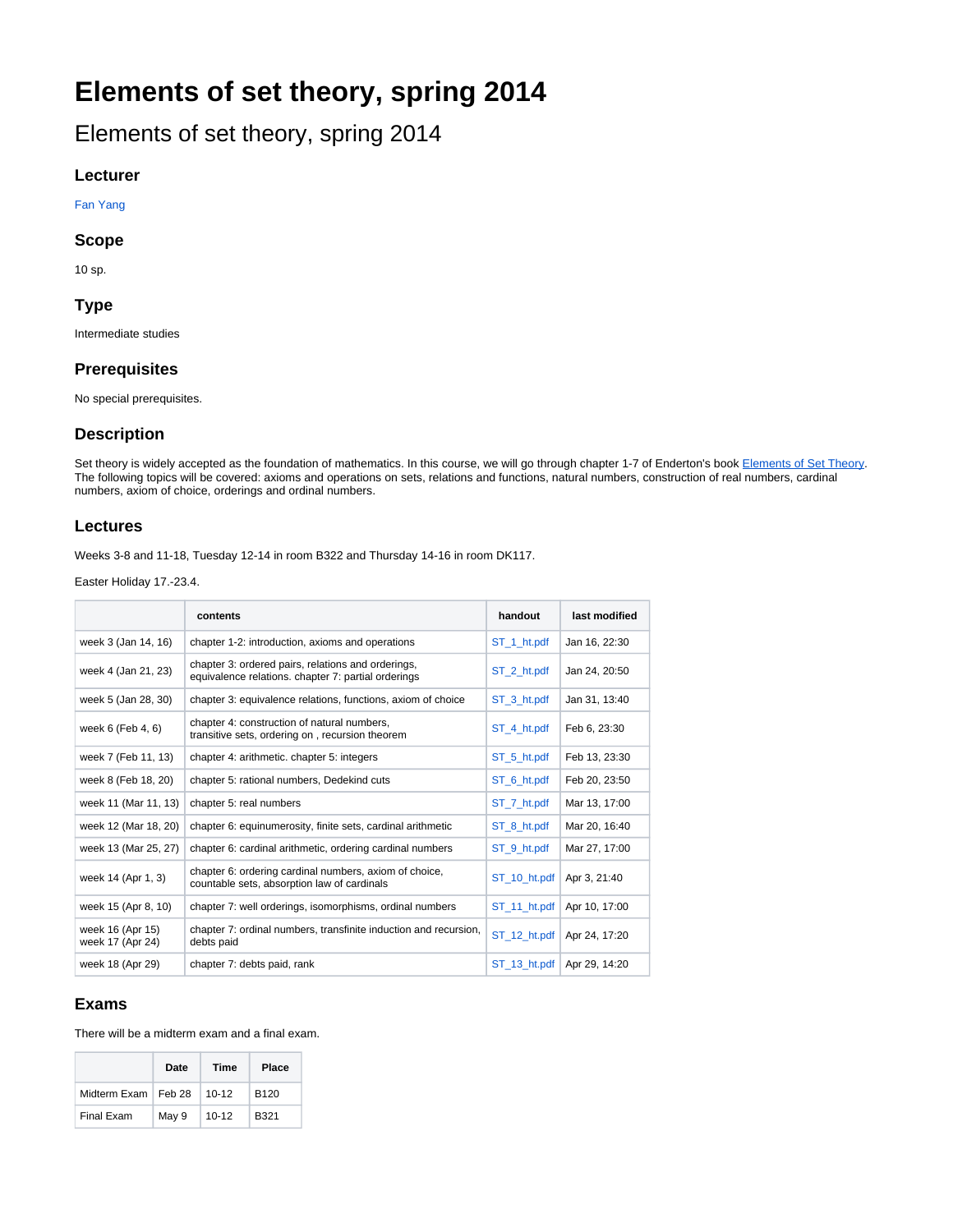# **Bibliography**

| Textbook:   | H. Enderton, Elements of Set Theory, Academic Press. (Errata)<br>Introduction to Set Theory, Karel Hrbacek and Thomas Jech, 3rd Edition, Marcel Dekker. |  |
|-------------|---------------------------------------------------------------------------------------------------------------------------------------------------------|--|
| References: |                                                                                                                                                         |  |
|             | Set Theory for the Working Mathematician, Krzysztof Ciesielski, Cambridge University Press.                                                             |  |

#### **Exercise class**

| Group | Dav    | Time      | Place | Teacher              |
|-------|--------|-----------|-------|----------------------|
|       | Friday | $10 - 12$ | B321  | <b>Miguel Moreno</b> |

#### **Exercises**

|     | Date of exercise class |  |
|-----|------------------------|--|
| 1.  | Jan 24                 |  |
| 2.  | Jan 31                 |  |
| 3.  | Feb <sub>7</sub>       |  |
| 4.  | Feb 14                 |  |
| 5.  | Feb <sub>21</sub>      |  |
| 6.  | Mar 14                 |  |
| 7.  | <b>Mar 21</b>          |  |
| 8.  | <b>Mar 28</b>          |  |
| 9.  | Apr 4                  |  |
| 10. | Apr 11                 |  |
| 11. | Apr 25                 |  |
| 12. | May 2                  |  |
| 13. | No exercise class      |  |

### **Grading**

To pass the course, you need to take two course exams (midterm and final). Attending only one exam (even if you score full marks) is not sufficient. From each of the two exams, you can score (4 questions x 6 points =) 24 points. The passing mark for the course is around 24 points (the exact passing mark will be decided by the lecturer at the end of the semester according to the overall performances of the students).

By solving a certain amount of the exercise problems, you will be awarded extra points (see the table below for details). "Solving" here means that you have honestly tried to give solutions to the problems.

| percentage of exercise<br>problems solved | extra points   |
|-------------------------------------------|----------------|
| 40%                                       | 1              |
| 50%                                       | $\overline{2}$ |
| 60%                                       | 3              |
| 70%                                       | 4              |
| 80%                                       | 5              |
| 90%                                       | 6              |

## **[Registration](https://oodi-www.it.helsinki.fi/hy/opintjakstied.jsp?html=1&Tunniste=57088)**